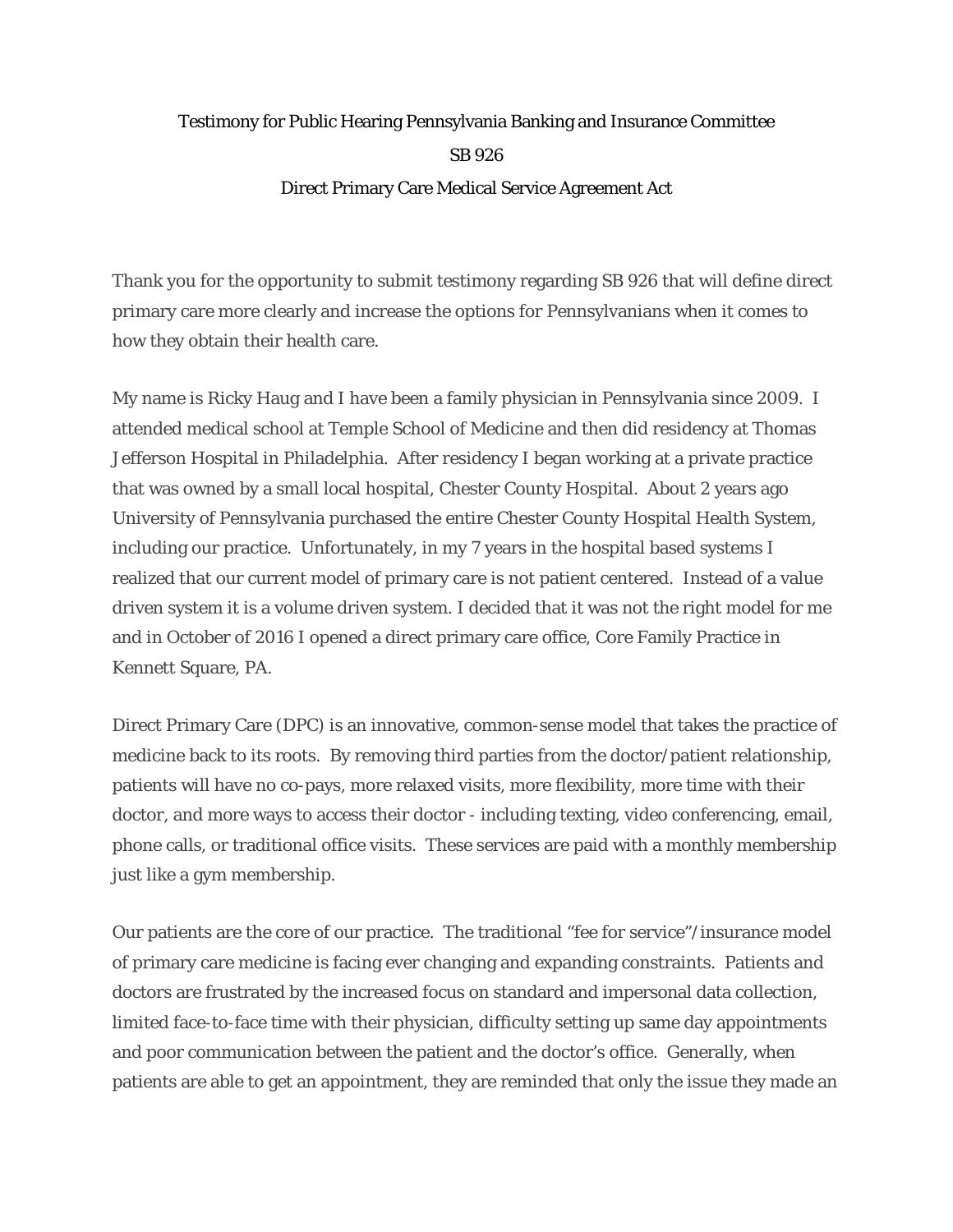appointment for can be addressed at the visit; any other complaints will require another appointment, copay and time off work. It is likely that many patients are forced to resort to urgent care centers much more frequently. As many patients and friends tell me, they feel more like a number than a patient when they contact or visit their physician.

The main reason for the above frustrations is our current reimbursement system – the fee for service model. In this model reimbursement comes from the number of appointment visits, procedures, or tests that doctors perform. This unfortunately leads to difficult to manage patient panel sizes (2000-3000 patients) as compared to 600-700 patients in the average DPC practice. These large panel sizes coupled with increasing clerical and administrative requirements results in less time for real patient care.

I started Core Family Practice so no patient will feel like a number. In a DPC practice there is no pressure to see over twenty patients a day. There is no pressure to check off a list of questions that do not improve a patient's long-term health. There is no pressure to bring patients into the office for every ailment. I firmly believe that the way to optimal health involves listening to patient needs, counseling on healthy lifestyles, ordering tests only when appropriate and establishing strong relationships that build a mutual trust. I have found that I was unable to do these things as well as I would have liked in the current fee for service model and am very excited for the opportunities direct primary care provides.

A few of my favorite experiences in my direct primary care office that I would never have had in my fee-for-service university based practice.

- 1. I spent an hour and a half with a 92-year-old woman and her caregiver after she was discharged from a complicated hospital stay. We made sure all loose ends were tied up and that all new medical plans and follow ups were in place.
- 2. I am able to go on home visits and provide medical care/anxiety management for a 34-year-old female with severe agoraphobia (home-bound due to anxiety).
- 3. I am able to go on home visits to an 89-year-old home-bound woman's house and a 92-year-old in an assisted living facility. Twice I have prevented unnecessary hospitalizations due to these visits.